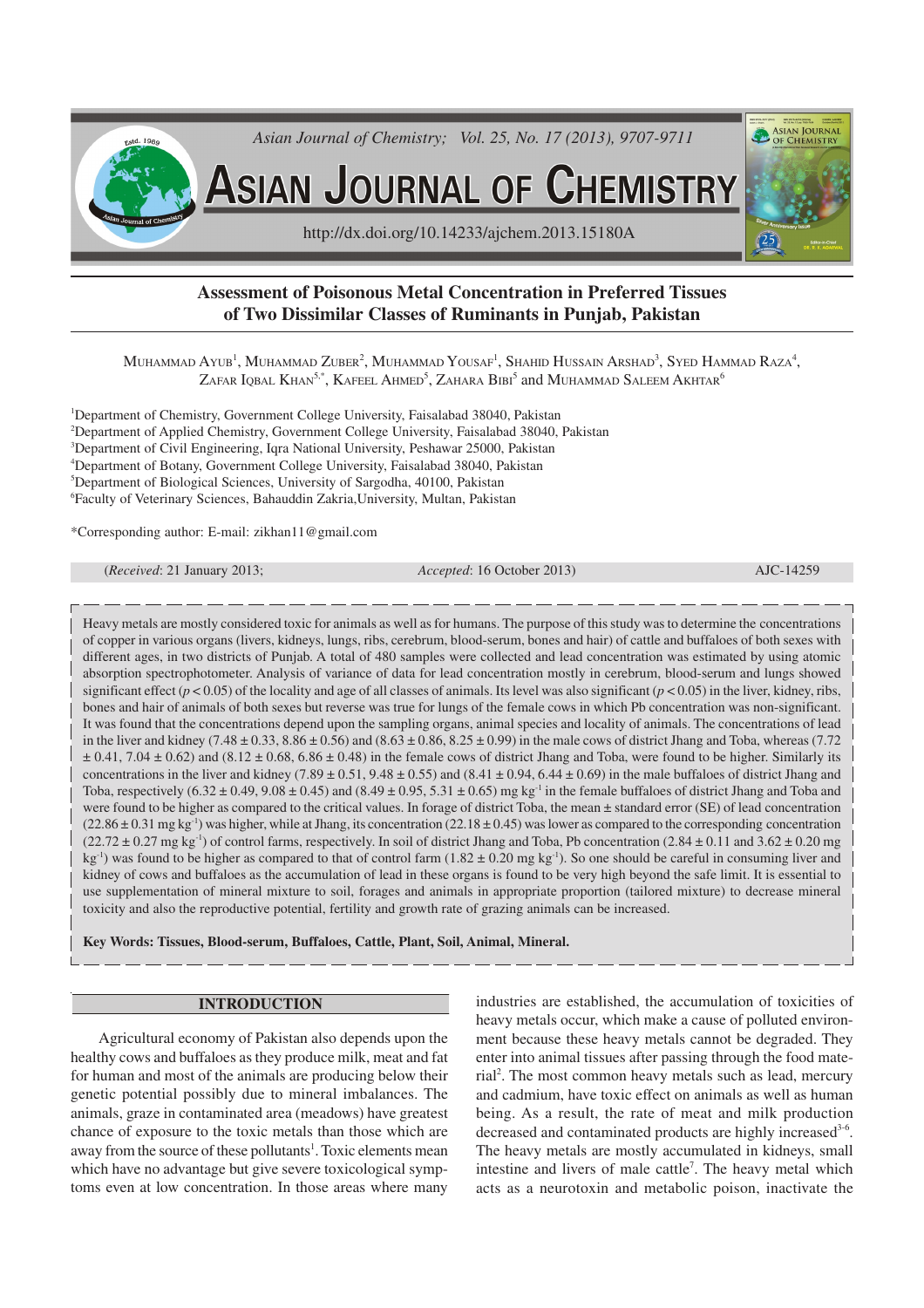cellular components as well as many significant enzymes<sup>8</sup>. Environmental pollution is the major cause of the heavy metal contamination. Mercury, lead, cadmium, arsenic, chromium, copper and zinc *etc*. are included in heavy metals. The major biochemical effect of lead is very dangerous, because it causes hematological damage by interfering heme synthesis. Actually it inhibits some important enzymes which are essential for heme synthesis in animals when blood lead level increased upto 0.8 ppm, it causes anemia, due to hemoglobin deficiency. Lead interfere electron transport in cell mitochondria, if phosphate is present. Lead inactivates the enzyme by reacting with it's SH group (active site) and lead accumulation causes bone abnormalities in animals, because it replace calcium and it is subsequently remobilized along with phosphates from the bones and give insidious effects, when transported to soft tissues. Lead poisoning can be cured by using chelating agents' technique. Plant species absorb a fraction of mineral from soils<sup>9</sup>.

Lead is a heavy metal which is highly toxic. If the environment is polluted by lead, it creates serious problem for grazing animals and human being. Liver, kidney, lungs, ribs, cerebrum, blood serum, bones and hair of animals absorb lead from polluted environment and when its level increases, it becomes toxic for human being<sup>10</sup>. Lead has highly adverse effect not only on children but also on adults' growth and health, in which children absorb greater amount of lead and show toxicity even at lower level<sup>11</sup>. Lead accumulation may causes many chronic diseases like cancer, central nervous system is badly affected, nephro-toxicity and cardio vascular diseases<sup>12, 13</sup>. Toxic effect of lead is associated with age, sex, frequency of intake, percentage of retention, solubility, oxidation state of metal and mechanism as well as efficiency of excretion. Lead can be absorbed by breathing and cause to destroy emotional stability, decrease hearing ability and cause hyper-activity<sup>14</sup>. Lead is originated in atmosphere as pollution from many industrial sources for example, the leakage of gasoline. More, the traffic in big cities results in more polluted streets and houses near road<sup>15</sup>. In this way, air, rain and under ground water and soil can contaminate foods of the living organism. Lead level is elevated in various organs of ruminants of different areas as compared to controlled groups due to lead pollution, abiotic and biotic ecosystem<sup>16</sup>. Sources of lead environmental pollutions are paints, batteries, gun powder, engine oil, gasoline, soldering rods, chemical fertilizers and fungicide, *etc*. <sup>17</sup>. Lead concentration is found to be increase in blood and various organs of animals that are grazing near lead polluted areas. Osteoporosis is resulted due to lead affinity with bones, liver and kidney of ruminants. It accumulation also causes anemia by disturbing metabolism of iron and manganese<sup>18</sup>.

The aim of this study was to assess the Pb level in blood and various indicating organs like liver, kidney, lungs, ribs, cerebrum, blood-serum, bones and hair of the cows and buffalos at different areas of Punjab in Pakistan, so that lead accumulation can be prevented to increase reproductive potential and growth of ruminates at two districts of Punjab, the province of Pakistan. This study will help us not only in evaluating the toxicological effect of Pb but also examine its adverse effect on fertility and health of the animals. By having the knowledge of mineral status of animals, the various measures should be done to improve the mineral nutrition by supplementation with mixture minerals to the animals and thus increasing the reproductive potential.

#### **EXPERIMENTAL**

Various samples of soil, fodder and animal tissues were collected from fields of Jhang, Toba and two controlled farms (livestock farm of Rakh Khairewala, district Layyah and Ever Green livestock farm district Jhang). Sugar cane tops, turnips, local weeds and grasses *etc*. are fodder which is frequently grazed by cattle and buffaloes. Comparing of lead levels in plasma and different tissues of selected animals with those of critical levels, tells us the Pb concentration above which specific signs of toxicity may occur. Samples of fodder were collected from the same areas where samples of the soil were collected. All of the samples were washed, dried and ground carefully to take into powder form for mineral analysis. The 480 samples of various tissues (blood-serum, cerebrum, liver, kidney, lungs, ribs, bones and hair) from selected cattle and buffaloes of both sexes (30 cows and 30 buffaloes which have age in the range of 2 to 13 years) were collected from controlled farms and different fields at two districts, *viz*., Jhang and Toba Tek Singh, Punjab, Pakistan. These dried but pure samples were passed through wet digestion.

**Wet digestion:** For this purpose, 2 mL of the bloodserum and 2 g of each of the tissue samples of selected animals were taken in a conical flask then add 20 mL of acid mixture  $(H<sub>2</sub>SO<sub>4</sub>:HNO<sub>3</sub>:HClO<sub>4</sub>)$  with the ratio of 1:5:2. By using hot plate, the solution was heated properly and finally the whitish fumes appear, which was the sign of fully dissolved organic matter and *ca.* 3 mL of the remaining transparent solution was observed in flask. Then made 60 mL of solution by using double distilled water and preserved in labelled bottles after filtration, which was used to assess the concentration of lead mineral. By using standard solution of lead element, calculated the lead concentration in each of the given sample<sup>19</sup>. Finally lead metal was analyzed in all the samples of soil, forage and animal tissues by using atomic absorption spectrophotometer, reported by Anwar *et al*<sup>20</sup>. The results evaluated from the specified indicators were passed through the general linear model Statistica, powerful statistical software. The variation among the mean values was graded by applying Duncan's new multiple range test $^{21}$ .

# **RESULTS AND DISCUSSION**

In present study, the concentrations of lead obtained in animal tissues, blood-serum, forages and soil were compared with those of controlled farms and also with the reference values already present in literature to assess the toxic effect of lead. The results pertaining to concentration of lead in different organs of cows and buffaloes (liver, kidneys, ribs, cerebrum, blood- serum lungs, bones and hair) are shown and their concentrations are presented as mean  $\pm$  SE values and augmented with bar charts and tables. Analysis of variance of data for Pb concentration in liver, cerebrum, blood-serum, lungs and bones showed significant result ( $p < 0.05$ ) of the district and age of the male cows, but reverse was true for kidney, ribs and hair, in which Pb concentration was non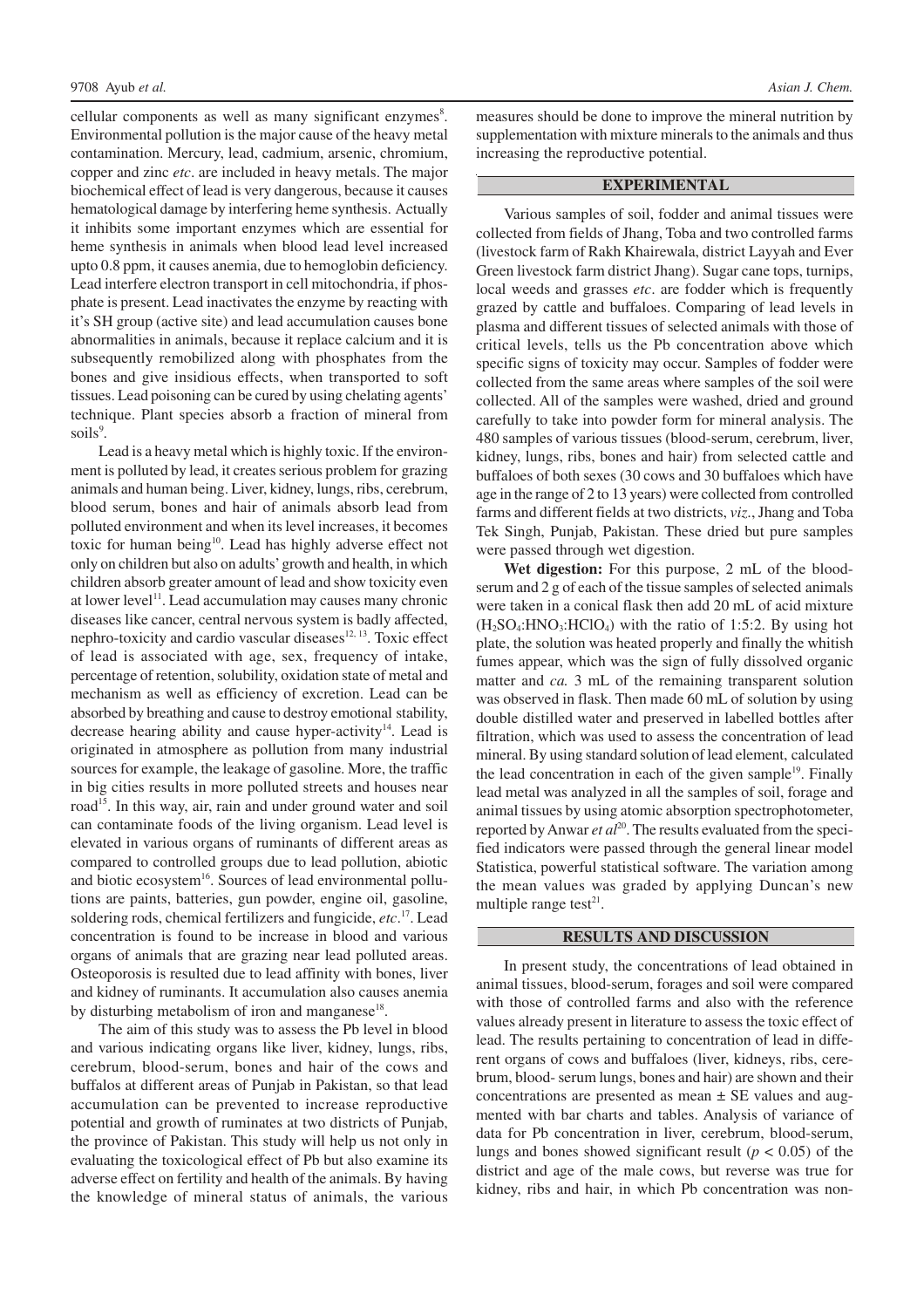significant ( $p > 0.05$ ) (Table-1). The mean  $\pm$  SE lead concentrations  $(7.48 \pm 0.33, 8.86 \pm 0.56, 4.34 \pm 0.34, 5.54 \pm 0.27,$ mg kg<sup>-1</sup> and  $3.15 \pm 0.36$  mg L<sup>-1</sup>) and its concentrations (8.63  $\pm$ 0.86,  $8.25 \pm 0.99$ ,  $4.48 \pm 0.53$ ,  $6.8 \pm 0.48$  mg kg<sup>-1</sup> and  $6.61 \pm 0.73$  $mg L^{-1}$ ) in liver, kidney, ribs, cerebrum and blood-serum of male cows of both districts, Jhang and Toba, were higher as compared to the corresponding concentrations  $(6.71 \pm 0.20,$  $7.03 \pm 0.57$ ,  $3.54 \pm 0.26$ ,  $3.61 \pm 0.28$  mg kg<sup>-1</sup> and  $4.05 \pm 0.16$ mg  $L^{-1}$ ) of control groups, respectively (Fig. 1a).



Fig. 1. (a) Fluctuation in levels of lead in liver, kidney, ribs, cerebrum, blood-serum, lungs, bones and hair of male cows

Analysis of variance of data for lead concentration in the liver, kidney, ribs, cerebrum, blood-serum, lungs, bones and hair showed significant ( $p < 0.05$ ) result of the district and age of the female cows (Table-2). The mean  $\pm$  SE lead concentrations  $(7.72 \pm 0.41, 7.04 \pm 0.62, 4.59 \pm 0.38, 6.94 \pm 0.38, 3.0 \pm 0.38)$  $(0.34)$  mg kg<sup>-1</sup> in the liver, kidney, ribs, cerebrum and bones of female cows in district Jhang were higher as compared to the corresponding concentrations (7.7  $\pm$  0.49, 6.75  $\pm$  0.92, 3.93  $\pm$ 0.37,  $5.53 \pm 0.35$  and  $2.29 \pm 0.175$ ) mg kg<sup>-1</sup> of control groups and its concentrations  $(8.12 \pm 0.68, 6.86 \pm 0.48, 3.37 \pm 0.60)$ and  $5.97 \pm 0.46$  mg L<sup>-1</sup>) in liver, kidney, bones and bloodserum, of female cows of Toba were higher as compared to the corresponding concentrations  $(7.7 \pm 0.49, 6.75 \pm 0.92,$  $2.29 \pm 0.17$  and  $5.48 \pm 0.29$  mg L<sup>-1</sup>) of control groups, respectively (Fig. 1b).

Analysis of variance of data for lead concentration in liver, kidney, ribs, cerebrum, blood-serum and lungs, showed



Fig. 1. (b) Fluctuation in levels of lead in liver, kidney, ribs, cerebrum, bloodserum, lungs, bones and hair of female cows

significant result ( $p < 0.05$ ) of the district and age of the male buffaloes, but reverse was true for bones and hair, in which lead concentrations were non-significant (*p* > 0.05) (Table-3). The mean  $\pm$  SE lead concentrations (9.48  $\pm$  0.55, 4.57  $\pm$  0.37,  $4.66 \pm 0.29$  and  $4.11 \pm 0.25$  mg L<sup>-1</sup>) in kidney, ribs, bones and blood-serum of male buffalos in district Jhang were higher as compared to the corresponding concentrations  $(8.25 \pm 0.2,$  $4.11 \pm 0.1$ ,  $4.46 \pm 0.05$  and  $3.99 \pm 0.2$  mg L<sup>-1</sup>) of control groups and its concentrations (7.81  $\pm$  0.68 mg L<sup>-1</sup>) in blood-serum, of male buffalos of Toba was higher as compared to the corresponding concentrations  $(3.99 \pm 0.2 \text{ mg L}^{-1})$  of control groups, respectively (Fig. 2a).



blood-serum, lungs, bones and hair of male buffaloes

Analysis of variance of data for lead concentration in the liver, kidney, ribs, cerebrum, blood-serum, lungs, bones and hair showed significant result ( $p < 0.05$ ) of the district and age of the female buffaloes (Table-4). The mean  $\pm$  SE lead concentrations  $(6.32 \pm 0.49, 9.08 \pm 0.45, 4.53 \pm 0.38, 7.23 \pm 0.37,$ 

| TABLE-1<br>ANALYSIS OF VARIANCE OF DATA FOR LEAD CONCENTRATION IN VARIOUS ORGANS<br>OF MALE COWS OF DIFFERENT AGE GROUPS AT TWO DISTRICTS OF PUNJAB |                            |             |              |               |           |             |          |              |              |  |
|-----------------------------------------------------------------------------------------------------------------------------------------------------|----------------------------|-------------|--------------|---------------|-----------|-------------|----------|--------------|--------------|--|
| Source of                                                                                                                                           | Degree of<br>freedom<br>df | Mean square |              |               |           |             |          |              |              |  |
| variation<br>S.O.V                                                                                                                                  |                            | Male cows   |              |               |           |             |          |              |              |  |
|                                                                                                                                                     |                            | Liver       | Kidney       | <b>Ribs</b>   | Cerebrum  | Blood-serum | Lungs    | <b>Bones</b> | Hair         |  |
| <b>Districts</b>                                                                                                                                    |                            | 11.868*     | $3.861^{ns}$ | $0.1764^{ns}$ | $14.203*$ | $107.57*$   | 68.421*  | $4.9136*$    | $0.085^{ns}$ |  |
| Error                                                                                                                                               | $\overline{4}$             | 0.2487      | 0.914        | 0.4737        | 0.7662    | 1.067       | 0.6283   | 0.3821       | 0.29         |  |
| Ages                                                                                                                                                |                            | $15.441*$   | $27.974*$    | $4.3069*$     | 1.4539*   | 5.893*      | $5.803*$ | $0.9513*$    | 12.969*      |  |
| DxA                                                                                                                                                 |                            | 8.1479*     | $8.4*$       | $6.1432*$     | $5.4277*$ | $9.964*$    | 8.8539*  | $1.8055*$    | $19.355*$    |  |
| Error                                                                                                                                               | 20                         | 0.5329      | 0.535        | 0.3122        | 0.4482    | 0.854       | 0.7148   | 0.3476       | 0.632        |  |

TABLE-2

ANALYSIS OF VARIANCE OF DATA FOR LEAD CONCENTRATION IN VARIOUS ORGANS OF FEMALE COWS OF DIFFERENT AGE GROUPS AT TWO DISTRICTS OF PUNJAB

| Degree of<br>freedom | Mean square                  |               |             |           |             |               |                      |               |  |
|----------------------|------------------------------|---------------|-------------|-----------|-------------|---------------|----------------------|---------------|--|
|                      | Female cows                  |               |             |           |             |               |                      |               |  |
| df                   | Liver                        | Kidney        | <b>Ribs</b> | Cerebrum  | Blood-serum | Lungs         | <b>Bones</b>         | Hair          |  |
|                      | $\mathsf{1.4}^{\mathrm{ns}}$ | $0.3025^{ns}$ | 9.579*      | 69.723*   | $41.753*$   | $0.6225^{ns}$ | 1.2432 <sup>ns</sup> | $2.1365^{ns}$ |  |
| 4                    | 0.5344                       | 0.5539        | 0.8647      | 1.4847    | 0.2206      | 1.2           | 0.4049               | 0.3408        |  |
|                      | $8.5296^{ns}$                | 8.7343*       | 4.8465*     | 2.2289*   | $4.1024*$   | 7.9845*       | $4.124*$             | $6.6132*$     |  |
|                      | 7.9216*                      | 7.0658*       | 2.8154*     | $9.2445*$ | $3.844*$    | 7.2418*       | $6.0053*$            | $10.814*$     |  |
| 20                   | 0.5761                       | 0.5816        | 0.7662      | 0.8111    | 0.5072      | 0.3497        | 0.5658               | 0.3628        |  |
|                      |                              |               |             |           |             |               |                      |               |  |

 $*$ = Significant at 0.05 level; ns = non-significant.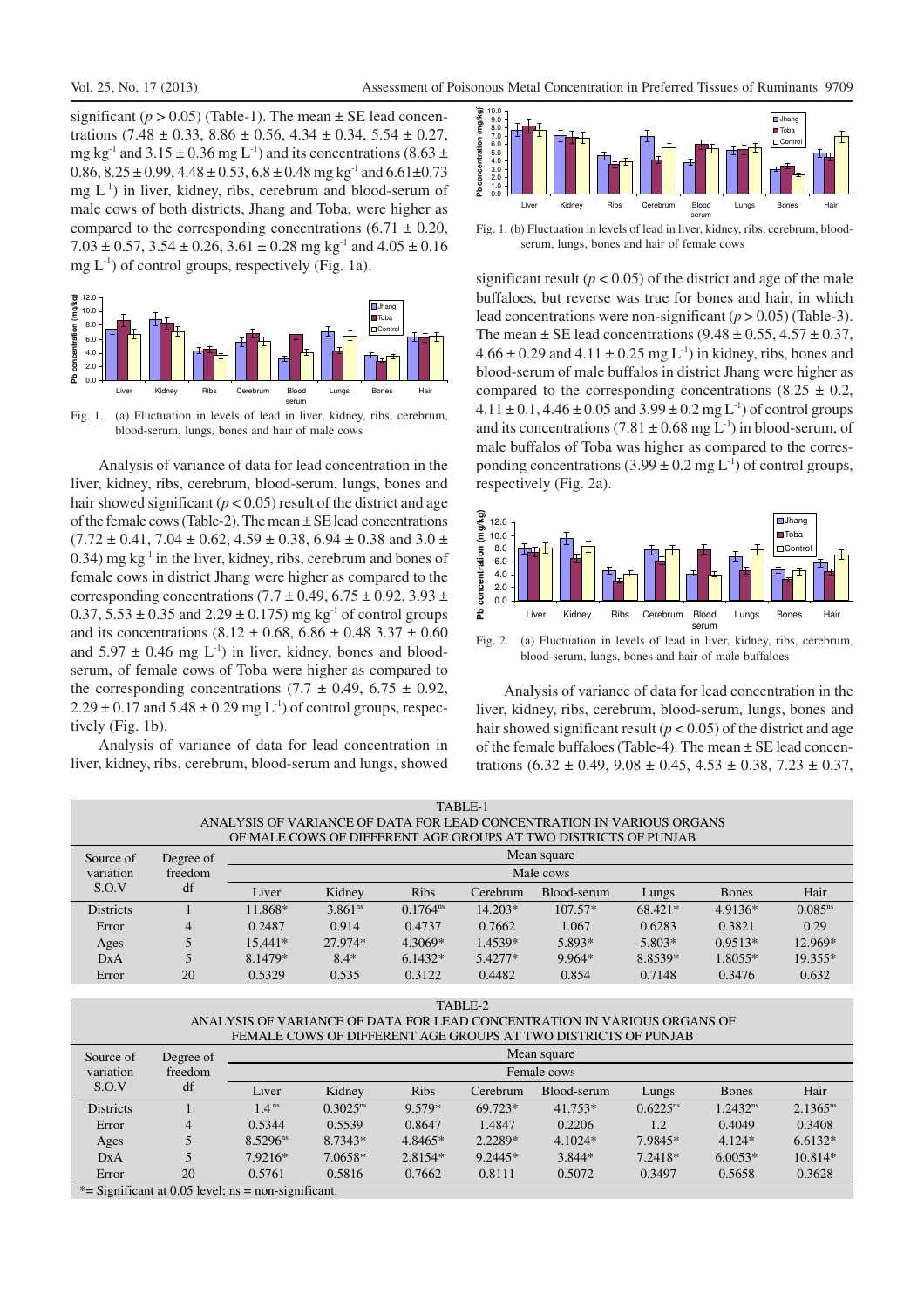| TABLE-3                                                                |
|------------------------------------------------------------------------|
| ANALYSIS OF VARIANCE OF DATA FOR LEAD CONCENTRATION IN VARIOUS ORGANS. |
| OF MALE BUFFALOES OF DIFFERENT AGE GROUPS AT TWO DISTRICTS OF PUNJAB   |

| Male buffaloes |  |  |  |  |  |  |  |  |
|----------------|--|--|--|--|--|--|--|--|
| Hair           |  |  |  |  |  |  |  |  |
| $16.443^{ns}$  |  |  |  |  |  |  |  |  |
| 2.5878         |  |  |  |  |  |  |  |  |
| 9.4576*        |  |  |  |  |  |  |  |  |
| 9.5826*        |  |  |  |  |  |  |  |  |
| 0.4632         |  |  |  |  |  |  |  |  |
|                |  |  |  |  |  |  |  |  |

 $*$ = Significant at 0.05 level; ns = non-significant.

| TABLE-4                                                                |                            |                  |           |              |           |             |          |               |               |  |
|------------------------------------------------------------------------|----------------------------|------------------|-----------|--------------|-----------|-------------|----------|---------------|---------------|--|
| ANALYSIS OF VARIANCE OF DATA FOR LEAD CONCENTRATION IN VARIOUS ORGANS  |                            |                  |           |              |           |             |          |               |               |  |
| OF FEMALE BUFFALOES OF DIFFERENT AGE GROUPS AT TWO DISTRICTS OF PUNJAB |                            |                  |           |              |           |             |          |               |               |  |
| Source of<br>variation<br>S.O.V                                        | Degree of<br>freedom<br>df | Mean square      |           |              |           |             |          |               |               |  |
|                                                                        |                            | Female buffaloes |           |              |           |             |          |               |               |  |
|                                                                        |                            | Liver            | Kidney    | <b>Ribs</b>  | Cerebrum  | Blood-serum | Lungs    | <b>Bones</b>  | Hair          |  |
| <b>Districts</b>                                                       |                            | $42.51*$         | 128.07*   | $1.174^{ns}$ | 31.925*   | 149.28*     | 90.599*  | $2.5483^{ns}$ | 37.685*       |  |
| Error                                                                  | 4                          | 0.276            | 1.397     | 0.7029       | 0.9648    | 0.836       | 2.078    | 0.2608        | 0.3172        |  |
| Ages                                                                   |                            | $22.506*$        | $5.855*$  | $6.1945*$    | $0.6229*$ | $4.57*$     | $5.232*$ | $6.1179*$     | $7.8895^{ns}$ |  |
| DxA                                                                    |                            | $10.38*$         | $10.866*$ | $4.4258*$    | $1.4095*$ | $10.473*$   | $5.653*$ | $4.4033*$     | $1.2813*$     |  |
| Error                                                                  | 20                         | 0.514            | 0.325     | 0.44         | 0.4397    | 0.625       | 0.564    | 0.4425        | 0.5105        |  |
| $\star$ Conificant at 0.05 lavels no second conificant                 |                            |                  |           |              |           |             |          |               |               |  |

 $=$  Significant at 0.05 level; ns  $=$  non-significan

 $4.74 \pm 0.26$  and  $5.86 \pm 0.40$  mg kg<sup>-1</sup>) in the liver, kidney, ribs, lungs, bones and hair of female buffalos in district Jhang were higher as compared to the corresponding concentrations (5.78  $\pm$  0.8, 5.9  $\pm$  0.9, 2.0  $\pm$  0.2, 3.96  $\pm$  0.4, 3.77  $\pm$  0.3 and 4.74  $\pm$ 0.40 mg kg<sup>-1</sup>) of control groups and its concentrations (8.49  $\pm$ 0.9,  $4.13 \pm 0.53$ ,  $4.06 \pm 0.5$ ,  $4.21 \pm 0.5$  and  $8.18 \pm 0.6$  mg L<sup>-1</sup>) in blood-serum, of female buffalos of Toba was higher as compared to the corresponding concentrations  $(5.78 \pm 0.5, 2.0)$  $\pm$  0.2, 3.96  $\pm$  0.4, 3.77 $\pm$  0.3 and 7.96  $\pm$  0.8 mg L<sup>-1</sup>) of control groups, respectively (Fig. 2b).



Fig. 2. (b) Fluctuation in levels of lead in liver, kidney, ribs, cerebrum, blood-serum, lungs, bones and hair of female buffaloes

The mean  $\pm$  SE lead levels for the fodder samples from the fields of Jhang and Toba were  $22.18 \pm 0.45$  and  $22.86 \pm 0.45$  $0.31$  mg kg<sup>-1</sup>, respectively and for these samples from the control farm were  $22.72 \pm 0.27$  mg kg<sup>-1</sup> lead concentration in fodders was slightly lower at district Jhang and slightly higher at Toba as compared to those of control farm, respectively (Fig. 3a).

The mean  $\pm$  SE lead levels for the soil samples from the fields of Jhang and Toba were  $2.84 \pm 0.11$  and  $3.62 \pm 0.20$  mg kg<sup>-1</sup>, respectively and for the soil samples from the control farm were  $1.82 \pm 0.20$  mg kg<sup>-1</sup>. Lead concentration was higher in soil of both districts Jhang and Toba as compared to that of control farm (Fig. 3b).

Lead concentration was non-significant in liver and hair of male buffaloes and female cows, while it was significant in







Fig. 3. (b) Mean  $\pm$  SE lead levels in the soil of Jhang, Toba and controlled farms

blood-serum and other organs of all animals at both districts of Punjab and its concentration was lower in blood-serum of all cows and buffaloes at Jhang, while reverse was true for those of Toba as compared to controlled groups, similarly higher level of lead was found in blood-serum of cows by Skalika et al.<sup>22</sup> Higher levels of lead were found in liver and kidney as compared to other organs of all animals of both districts. The higher metal accumulation in the liver of dairy cattle was related to higher hepatic metabolism, which was associated with milk production and it was not related to high dietary intake. Lopez-Alonso<sup>23</sup> reported that forage and soil Cu levels were higher in the fields of both districts than that of farms, which was similar to the reports of Tifani et al.<sup>24</sup>. Results showed that the concentration of lead exceeded the